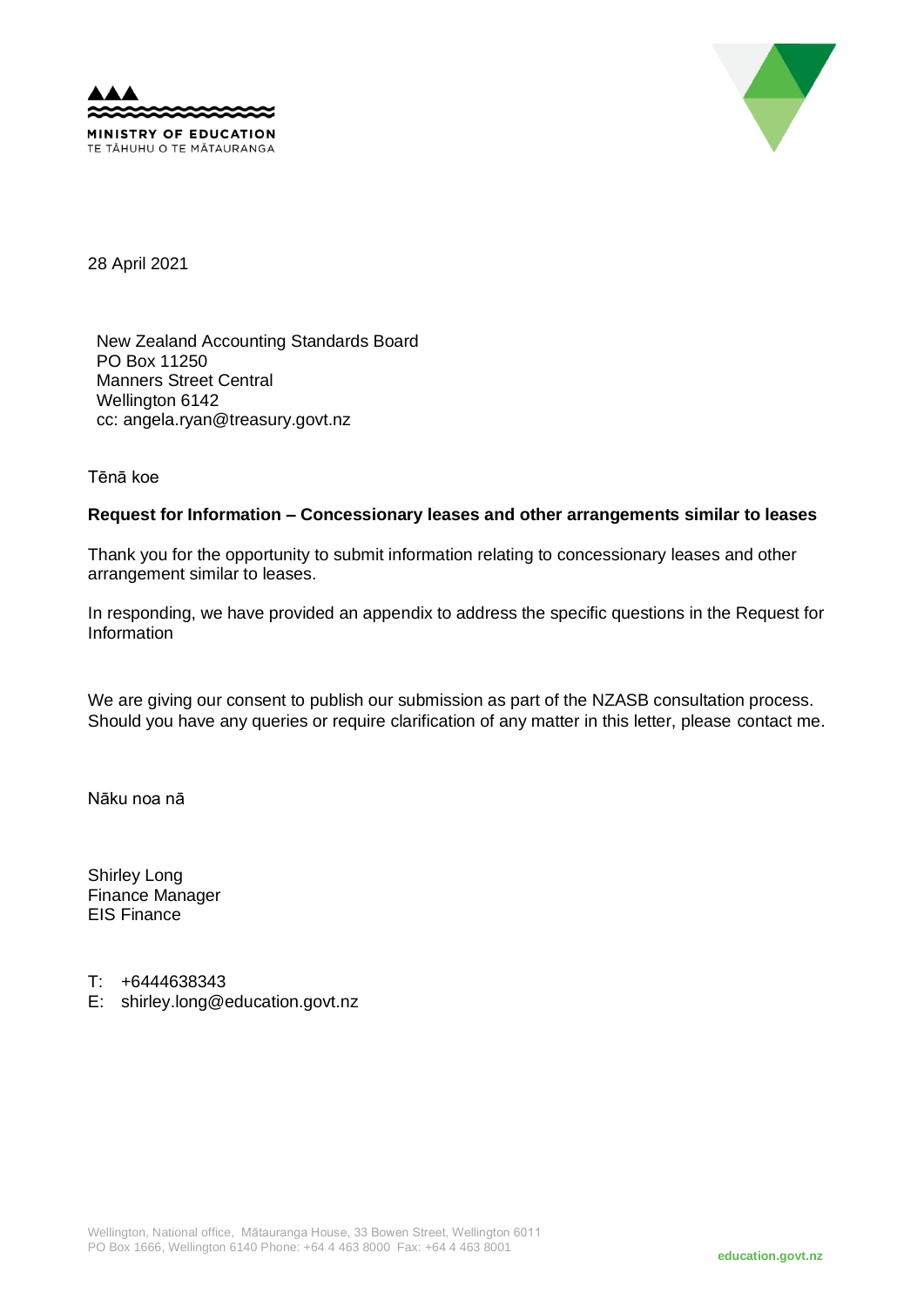## **Appendix – Seven questions included in RFI**

| <b>Types of arrangement</b>       | <b>Does</b><br><b>MOE</b><br>have<br>any?<br>Yes/No | (a) Describe the nature of these leases (or similar<br>arrangements) and their concessionary characteristics;                                                                                                                                                                                                                                                                                        | (b) Describe the accounting treatment applied<br>by both parties to the arrangement to these<br>types of leases (or similar arrangements),<br>including whether the value of the concession<br>is reflected in the financial statements.                    |
|-----------------------------------|-----------------------------------------------------|------------------------------------------------------------------------------------------------------------------------------------------------------------------------------------------------------------------------------------------------------------------------------------------------------------------------------------------------------------------------------------------------------|-------------------------------------------------------------------------------------------------------------------------------------------------------------------------------------------------------------------------------------------------------------|
| 1. Concessionary<br><b>Leases</b> | <b>Yes</b>                                          | Notional Leases for School's land and buildings<br>MOE owns and provides the land and buildings to schools to<br>be used for education purpose with no end term. The schools<br>do not pay any rents for this arrangement.                                                                                                                                                                           | MOE: no accounting entry has been made to the<br>financial statements.<br>Schools: recognise the grant income and rent<br>expenses entries in the financial statements. Both<br>entries are calculated at 8% of the annual land and<br>building valuations. |
|                                   |                                                     | Lease of houses to teachers<br>MOE owns houses and provides accommodation to<br>schools/teachers in certain communities under a variety of<br>terms and conditions, including discounted rents and in some<br>cases no end term.<br>Please refer to the website for further details:<br>https://www.education.govt.nz/school/property-and-<br>transport/school-facilities/teacher-caretaker-housing/ | MOE: recognise rental income in the financial<br>statements.<br>Schools/teacher: recognise lease expense in the<br>financial statements.                                                                                                                    |
|                                   |                                                     | Peppercorn Leases (MOE as "lessee")<br>These (26 approximately) are leases with a nil, nominal or a<br>token payment.<br>Various local governments or 'not for profit' organisations<br>'lease' their premises to MOE to support communities and<br>education services with varied terms. MOE does not typically<br>pay any rent for these arrangements or pays only a nominal or<br>token amount.   | MOE: no accounting entry has been made to the<br>financial statements (other than the cash entry if a<br>nominal amount is paid).<br>Not for profit' organisations: most likely no<br>accounting entry has been made to the financial<br>statements.        |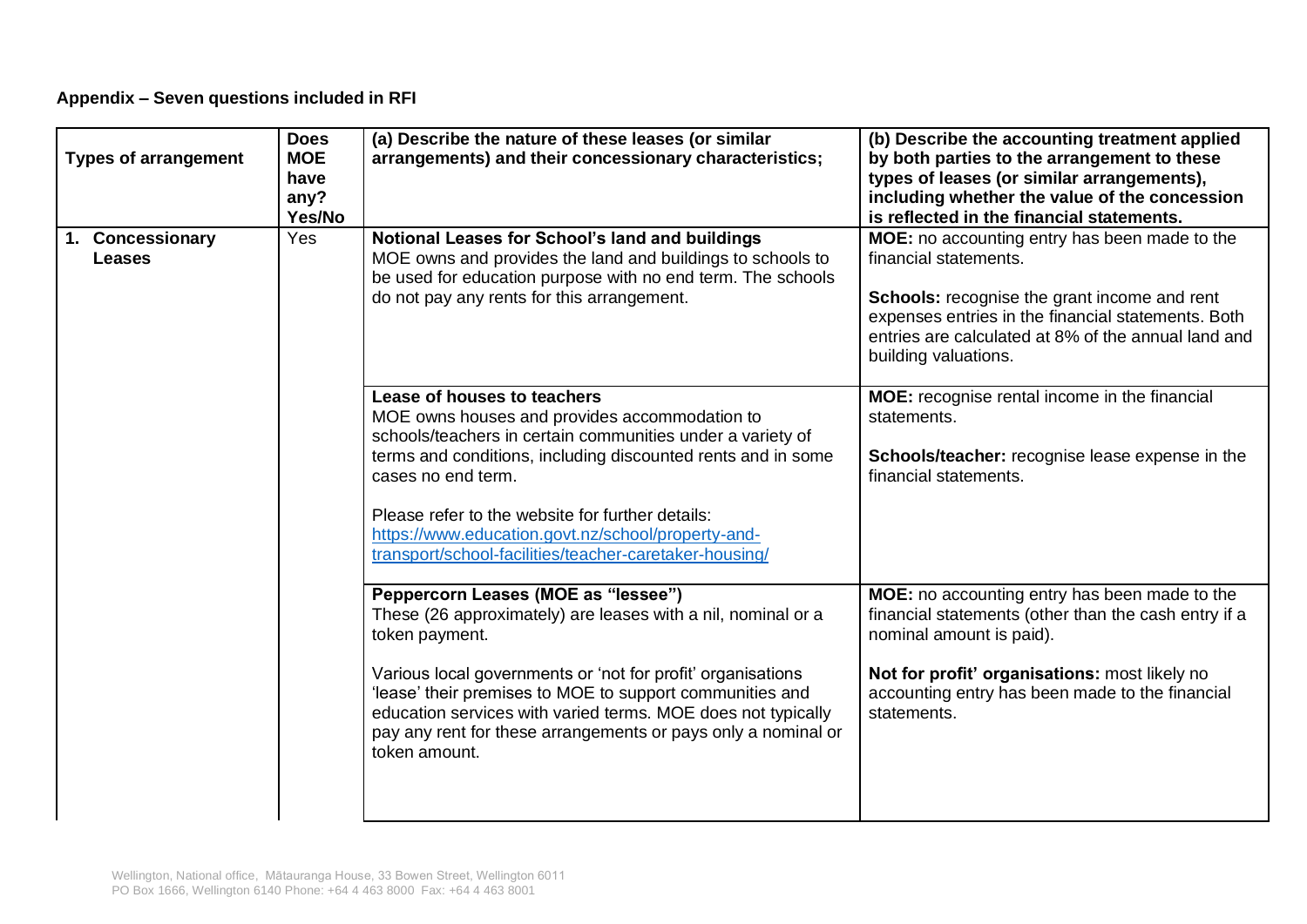|                                                                 |     | Sale and lease back of land from Treaty settlements<br>Under the Ministry's Treaty Settlements Property Redress<br>programme, designated land is sold to an iwi and leased back<br>with no specific lease term or termination date; the Ministry can<br>keep leasing the land for as long as it is needed for education<br>purposes (or any other public work) and only the Ministry can<br>end the lease. Also, depending on values attributed to the<br>sale, and the subsequent rental amount, it's possible some of<br>those values and terms may be consider as "below the<br>market".<br>Please refer to the website for further details:<br>https://www.education.govt.nz/school/property-and-<br>transport/leasing-and-hiring/iwi-leased-school-sites/ | MOE:<br>Sells of land: de-recognises the land per the<br>carrying value, recognises the cash received and<br>the difference between the selling price and carry<br>value as a gain.<br>Lease: recognises the lease as an operating lease<br>and a lease expense in the financial statements.<br>lwi:<br>Purchases of land: most likely recognise the land<br>per purchase price, and the cash paid.<br>Lease: most likely recognises the lease as an<br>operating lease and a lease revenue in the financial<br>statements. |
|-----------------------------------------------------------------|-----|----------------------------------------------------------------------------------------------------------------------------------------------------------------------------------------------------------------------------------------------------------------------------------------------------------------------------------------------------------------------------------------------------------------------------------------------------------------------------------------------------------------------------------------------------------------------------------------------------------------------------------------------------------------------------------------------------------------------------------------------------------------|-----------------------------------------------------------------------------------------------------------------------------------------------------------------------------------------------------------------------------------------------------------------------------------------------------------------------------------------------------------------------------------------------------------------------------------------------------------------------------------------------------------------------------|
| 2. Leases for Zero or<br><b>Nominal</b><br><b>Consideration</b> | Yes | MOE has the following leases for Zero or Nominal<br>Consideration and the details are described in Question 1<br>above, Concessionary Leases.<br>Notional Lease for School's land & buildings<br>Lease of houses to teachers<br>Peppercorn Leases                                                                                                                                                                                                                                                                                                                                                                                                                                                                                                              | Described above in Question 1, Concessionary<br>Leases.                                                                                                                                                                                                                                                                                                                                                                                                                                                                     |
| 3. Rights of Access to<br><b>Property</b>                       | Yes | MOE has a right of access licence for a strip of land owned by<br>Auckland Council to complete the development/deliver<br>relocatable buildings at/to Target Road School. There are no<br>payments made for this access right.                                                                                                                                                                                                                                                                                                                                                                                                                                                                                                                                 | MOE: no accounting entry has been made to the<br>financial statements.<br>Auckland Council: most likely no accounting entry<br>has been made to the financial statements.                                                                                                                                                                                                                                                                                                                                                   |
| 4. Arrangements<br><b>Allowing Right-of-</b><br><b>Use</b>      | Yes | MOE has the following leases arrangement which allow the<br>right-of-use for education purpose and the details are<br>descripted in Question 1 above, Concessionary Leases.<br>Notional Lease for School's land and Buildings<br><b>Peppercorn Leases</b>                                                                                                                                                                                                                                                                                                                                                                                                                                                                                                      | The accounting treatments applied by both parties to<br>the arrangements are explained in Question 1,<br><b>Concessionary Leases.</b><br>The value of the concession is not reflected in the<br>financial statements.                                                                                                                                                                                                                                                                                                       |